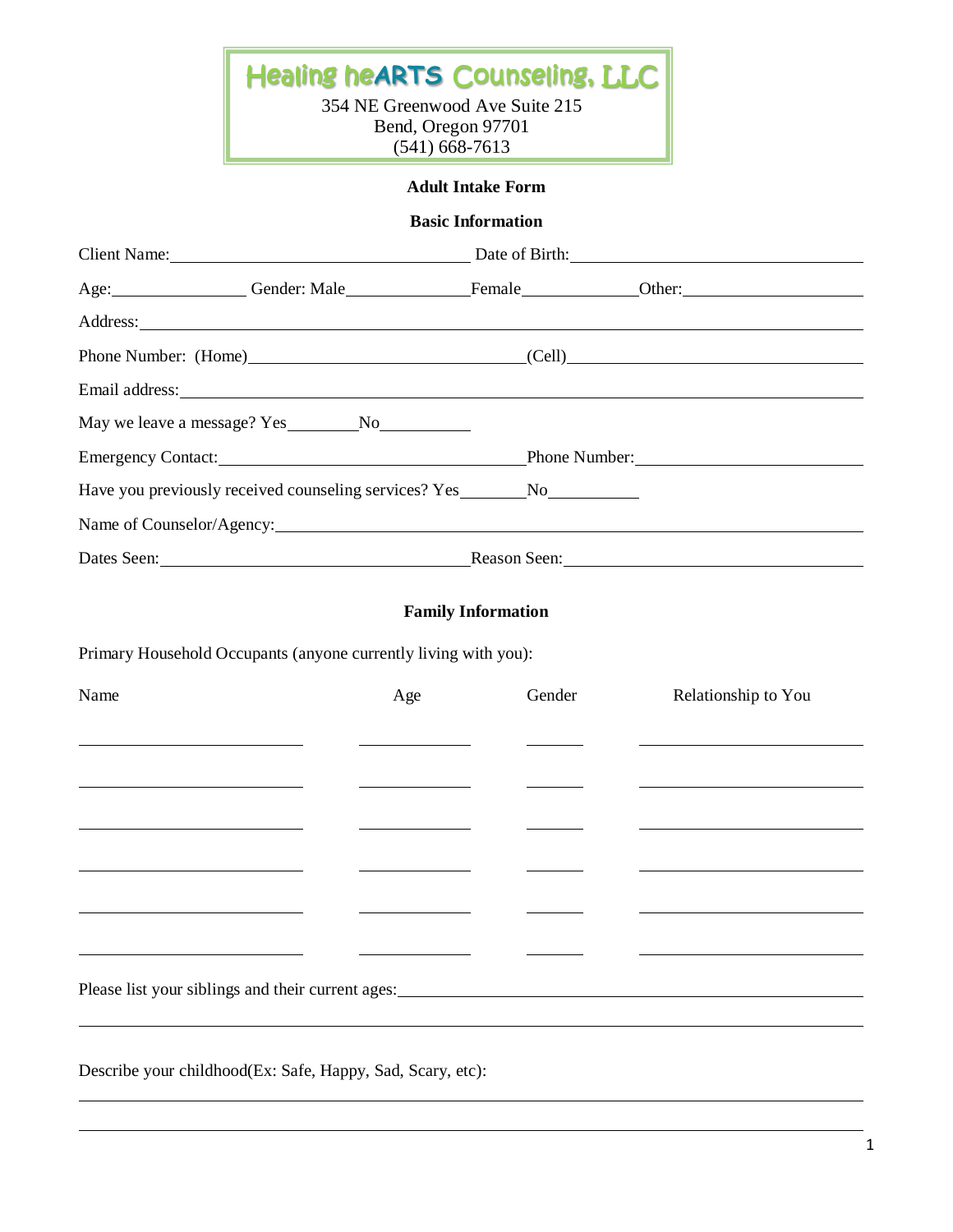|                                                                                                                               | If your parents are divorced, when did divorce occur?<br><u>Letter and the contract of the set of the set of the set of the set of the set of the set of the set of the set of the set of the set of the set of the set of the set</u> |
|-------------------------------------------------------------------------------------------------------------------------------|----------------------------------------------------------------------------------------------------------------------------------------------------------------------------------------------------------------------------------------|
|                                                                                                                               | How old were you when parents divorced?<br><u>Letting</u> and the set of the set of the set of the set of the set of the set of the set of the set of the set of the set of the set of the set of the set of the set of the set of th  |
|                                                                                                                               | How did you respond to the divorce?                                                                                                                                                                                                    |
|                                                                                                                               | Any current conflict within the family?<br><u>Letting</u> the contract conflict within the family?<br><u>Letting</u> the contract contract within the family?                                                                          |
|                                                                                                                               | <b>Educational and Work Information</b><br>Highest Grade Level Complete: Manual Account of the Complete Complete Complete:                                                                                                             |
|                                                                                                                               |                                                                                                                                                                                                                                        |
|                                                                                                                               |                                                                                                                                                                                                                                        |
|                                                                                                                               | <b>Medical Information</b>                                                                                                                                                                                                             |
|                                                                                                                               | Primary Doctor: Date of Last Physical: Date of Last Physical:                                                                                                                                                                          |
|                                                                                                                               | Current Diagnosis or medical concerns: North Communication of the Communication of the Communication of the Communication of the Communication of the Communication of the Communication of the Communication of the Communica         |
|                                                                                                                               | ,我们也不会有什么。""我们的人,我们也不会有什么?""我们的人,我们也不会有什么?""我们的人,我们也不会有什么?""我们的人,我们也不会有什么?""我们的人<br>List any recent or current medications:<br>,我们也不会有什么。""我们的人,我们也不会有什么?""我们的人,我们也不会有什么?""我们的人,我们也不会有什么?""我们的人,我们也不会有什么?""我们的人                        |
| Have you ever attempted suicide? _Yes _No If yes, please describe the nature of the event and the<br>$date(s)$ of occurrence. |                                                                                                                                                                                                                                        |
|                                                                                                                               | List any substances (including Caffeine and Tobacco) that you are currently taking or have taken in the past and<br>include the frequency of use and the last date of use:                                                             |
| of the problem.                                                                                                               | ,我们也不会有什么。""我们的人,我们也不会有什么?""我们的人,我们也不会有什么?""我们的人,我们也不会有什么?""我们的人,我们也不会有什么?""我们的人<br>Have you ever felt that you were abusing drugs or alcohol? __ Yes __No If so, please describe when and the nature                                  |
|                                                                                                                               |                                                                                                                                                                                                                                        |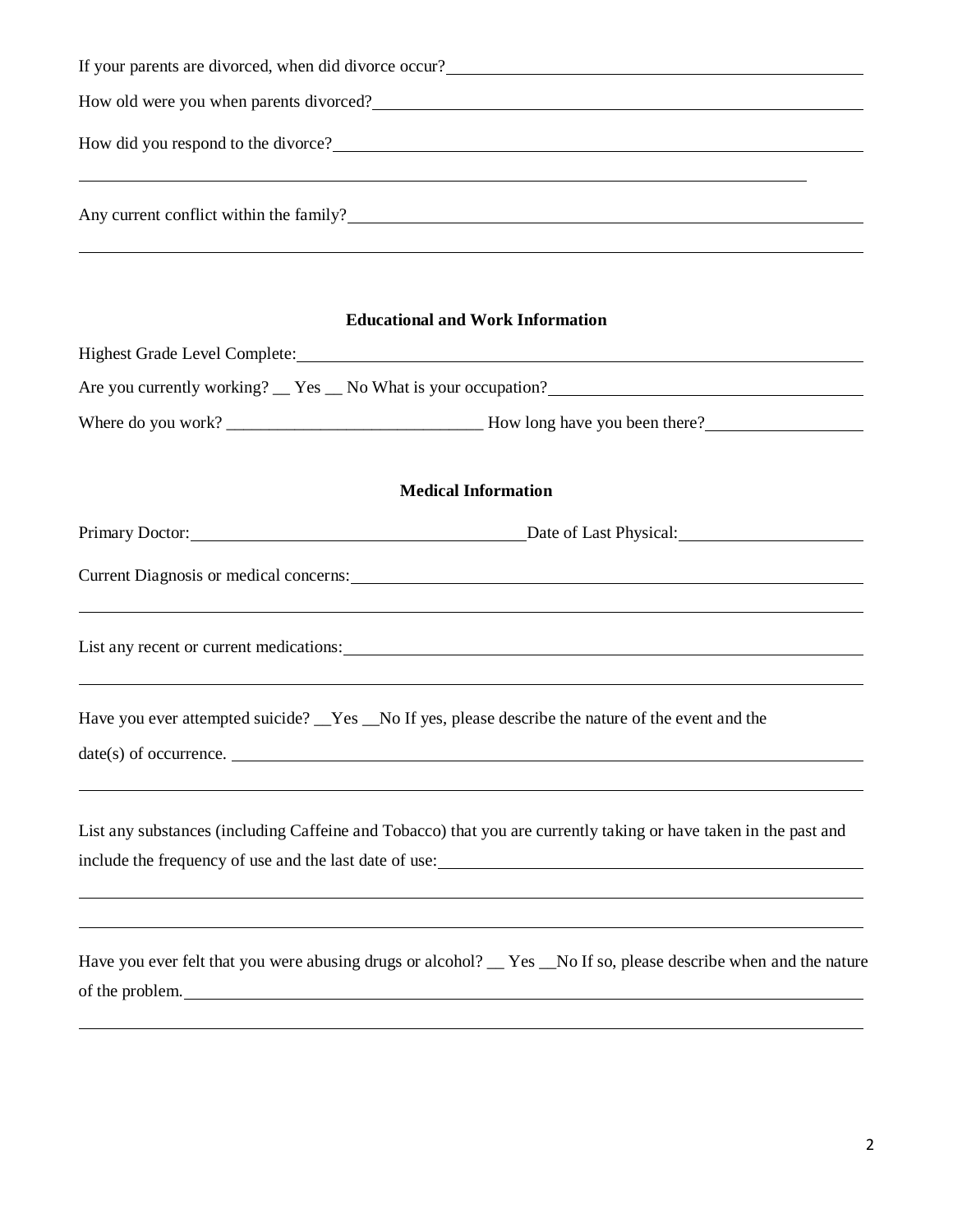## **Relationship History**

| Are you currently __ Single __ Married __ Divorced __ Widowed __ Living Together                                                                                                                   |
|----------------------------------------------------------------------------------------------------------------------------------------------------------------------------------------------------|
|                                                                                                                                                                                                    |
|                                                                                                                                                                                                    |
| If married, what is your spouse's occupation? ___________________________________                                                                                                                  |
| Have you been married before (or in a long term committed relationship)? __ Yes __ No                                                                                                              |
|                                                                                                                                                                                                    |
|                                                                                                                                                                                                    |
| ,我们也不会有什么。""我们的人,我们也不会有什么?""我们的人,我们也不会有什么?""我们的人,我们也不会有什么?""我们的人,我们也不会有什么?""我们的人<br>Do you belong to any religious/spiritual organizations and/or support groups?: _______________________________ |
| Any hobbies?:                                                                                                                                                                                      |
| <b>Presenting Issues</b><br>Please describe why you are seeking counseling. The material control of the set of the seeking counseling.                                                             |
|                                                                                                                                                                                                    |
|                                                                                                                                                                                                    |
|                                                                                                                                                                                                    |
|                                                                                                                                                                                                    |
|                                                                                                                                                                                                    |

## **Presenting Issues Questionnaire**

Only check "yes" if the issue described cause you significant distress and/or cause problems at home, work or in relationships.

Yes\_\_\_ No\_\_\_ Do you frequently have difficulty getting to sleep or staying asleep?

Yes\_\_\_ No\_\_\_ Does lack of sleep make you feel un-rested or cause you to function poorly during the day?

Yes\_\_\_ No\_\_\_ Do you have anxiety or worry excessively (more than the average person) about things such as work, finances, loved ones?

Yes\_\_\_ No\_\_\_ Do you find it difficult to control worry and anxiety?

Yes No Do you have unexpected or "out of the blue" periods of intense fear associated with symptoms such as shakiness, shortness of breath, and/or racing heart?

Yes\_\_\_ No\_\_\_ Do you experience intense feelings of anxiety or fear that you will be humiliated or embarrassed in front of others?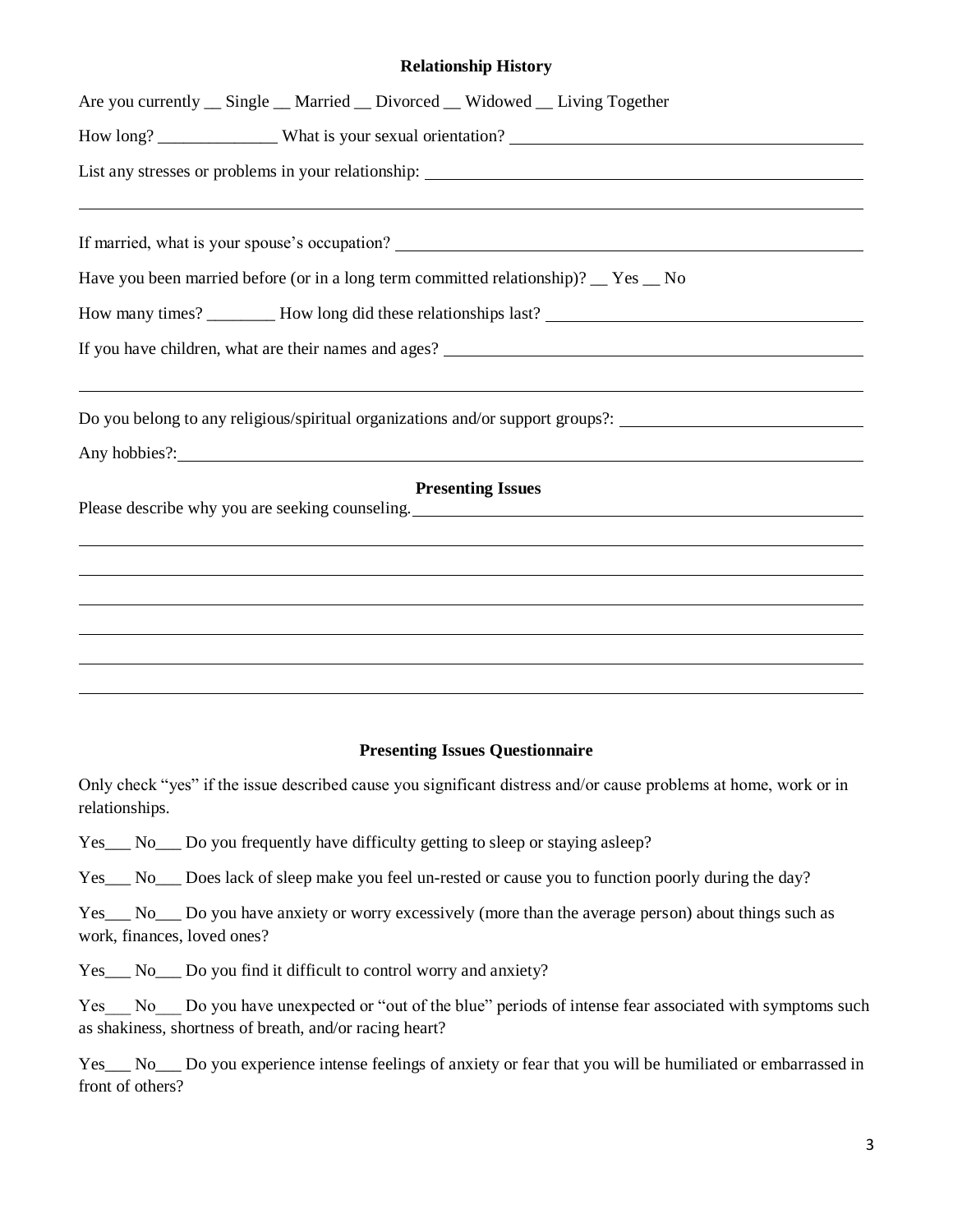Yes\_\_\_ No\_\_\_ Do you avoid or anxiously endure things such as speaking in public, parties, dating, writing or eating in front of others?

Yes\_\_\_ No\_\_\_ Are you bothered by intrusive thoughts or mental images?

Yes No Do you have to perform repetitive behaviors (e.g. hand washing or checking), or mental rituals (e.g. counting, repeating words) to control your anxiety or distress?

Yes\_\_\_ No\_\_\_ Have you experienced a traumatic event(s) that threatened or actually caused serious physical injury to yourself or others?

Yes\_\_\_ No\_\_\_ As a result, do you have significant stress such as flashbacks, nightmares, persistent anxiety, or feelings of emotional numbness?

Yes\_\_\_ No\_\_\_ Do you have times when you feel depressed or down most of the day, nearly every hour?

Yes\_\_\_ No\_\_\_ Have you lost interest, motivation, or pleasure in usual activities?

Yes\_\_\_ No\_\_\_ Do you have chronic difficulties paying attention?

Yes No Do you find it hard to be still?

Yes No Do you sometimes act before you think?

Yes No Do you have distinct periods of time when you are different than your normal self – you either feel high/full of energy, or are persistently angry?

Yes\_\_\_ No\_\_\_ Does this behavior cause you, or others, problems? (Don't include alcohol or drug related states.)

Yes No Have you, or others, been concerned about your alcohol consumption?

Yes No Have you tried to cut down or felt guilty about drinking alcohol?

Yes No Do you have eating binges at times when you eat a very large amount of food within a two-hour period?

- Yes No Do you use tobacco (cigarettes, snuff, chewing tobacco)?
- Yes No Do you take drugs to get high, feel better, or change your mood?
- Yes No Do you use illegal drugs?

Yes\_\_\_ No\_\_\_ Do you have a lack or lost of interest in sex or decreased arousal?

Yes\_\_\_ No\_\_\_ Have other people expressed concern that you are too thin?

Yes\_\_\_ No\_\_\_ When you were a child, and perhaps as an adult, did you have difficulty making friends, or did you not want to make friends?

- Yes No Did you have, and perhaps still do, difficulty understanding other people's feelings?
- Yes No Did you have, and perhaps you still do, a special interest(s) that took up much of your time?

### **Life Trauma Inventory**

1. Yes\_\_ No\_\_ Have you ever been in a serious disaster (for example, an earthquake, hurricane, large fire, explosion)?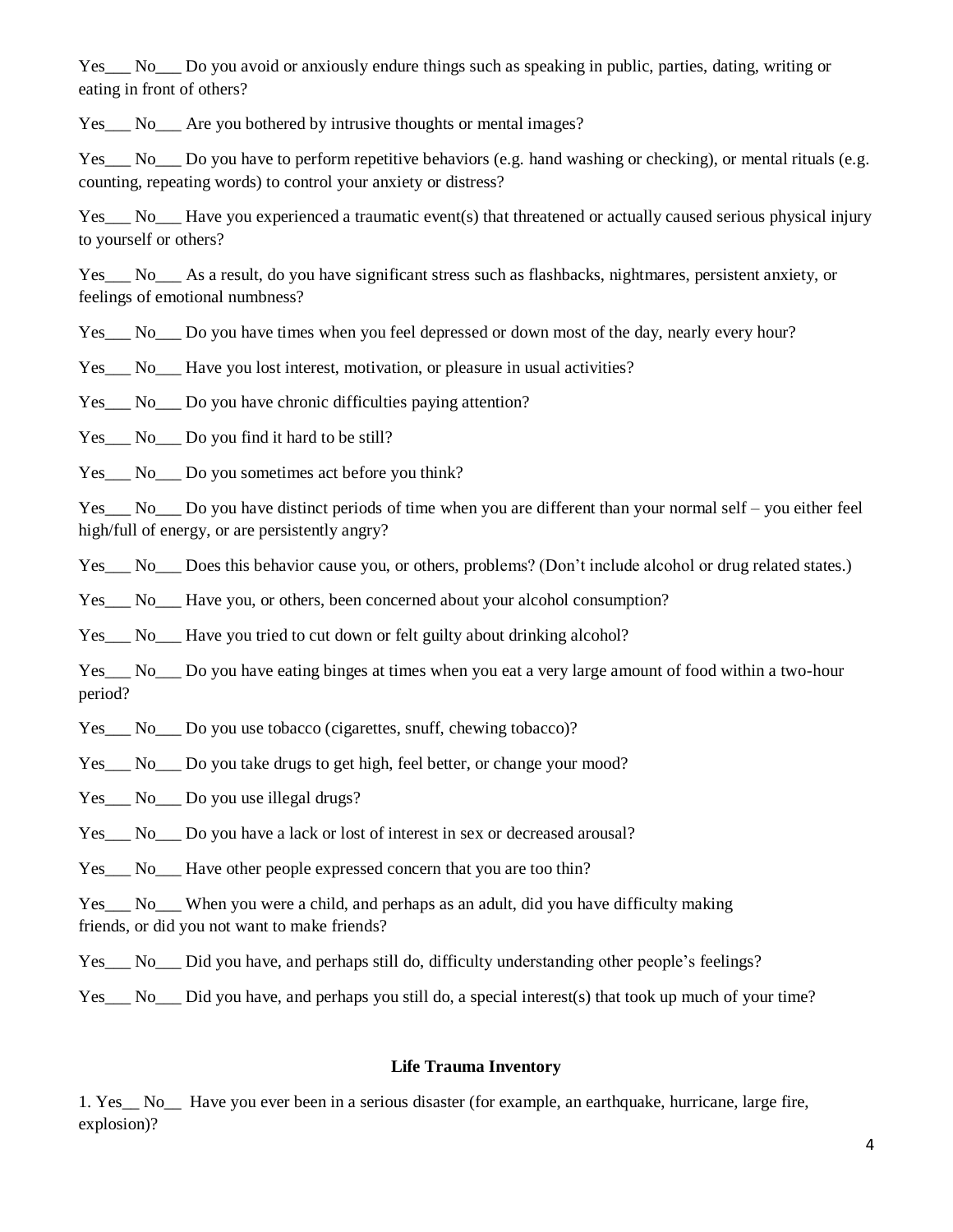2. Yes\_\_ No\_\_ Have you ever seen a serious accident (for example, a bad car wreck or an on-the- job accident)?

3. Yes\_\_ No\_\_ Have you ever had a very serious accident or accident-related injury (for example, a bad car wreck or an on-the-job accident)?

4. Yes No Was a close family member ever sent to jail?

5. Yes No Have you ever been sent to jail?

6. Yes\_\_ No\_\_ Were you ever put in foster care or put up for adoption?

7. Yes\_\_ No\_\_ Did your parents ever separate or divorce while you were living with them?

8. Yes\_\_ No\_\_ Have you ever been separated or divorced?

9. Yes\_\_ No\_\_ Have you ever had serious money problems (for example, not enough money for food or a place to live?

10. Yes\_\_ No\_\_ Have you ever had a very serious physical or mental illness (for example cancer, heart attack, serious operation, felt like killing yourself, hospitalized for nerve problems)?

11. Yes\_\_ No\_\_ Have you ever been emotionally abused or neglected (for example, being frequently shamed, embarrassed, ignored, or repeatedly told that you were "no good")?

12. Yes\_\_ No\_\_ Have you ever been physically neglected (for example, not fed, not properly clothed, or left to take care of yourself when you were too young or ill)?

13. Yes\_\_ No\_\_ Have you ever had an abortion or miscarriage (lost your baby)?

14. Yes No Have you ever been separated from your child against your will (for example, the loss of custody or visitation or kidnapping)?

15. Yes\_\_ No\_\_ Has a baby or child of yours ever had a severe physical or mental handicap (for example, mentally retarded, birth defects, can't hear, see, walk)?

16. Yes\_\_ No\_\_ Have you ever been responsible for taking care of someone close to you (NOT your child) who had a severe physical or mental handicap (for example, cancer, stroke, AIDS, nerve problem, dementia, can't hear, see, walk)?

17. Yes\_\_ No\_\_ Has someone close to you died suddenly or unexpectedly (for example, sudden heart attack, murder or suicide)?

18. Yes\_\_ No\_\_ Has someone close to you died (do NOT include those who died suddenly or unexpectedly)?

19. Yes\_\_ No\_\_ When you were young (before age 16) did you ever see violence between family members (for example, hitting, kicking, slapping, punching)?

20. Yes\_\_ No\_\_ Have you ever seen a robbery, mugging, or attack taking place?

21. Yes\_\_ No\_\_ Have you ever been robbed, mugged or physically attacked (NOT sexually) by someone you did not know?

22. Yes\_\_ No\_\_ Before age 17, were you ever abused or physically attacked (NOT sexually) by someone you knew (for example, a parent, partner hit, slapped, choked, burned, or beat you up)?

23. Yes No After age 17, were you ever abused or physically attacked (NOT sexually) by someone you knew (for example, a parent, partner hit, slapped, choked, burned, or beat you up)?